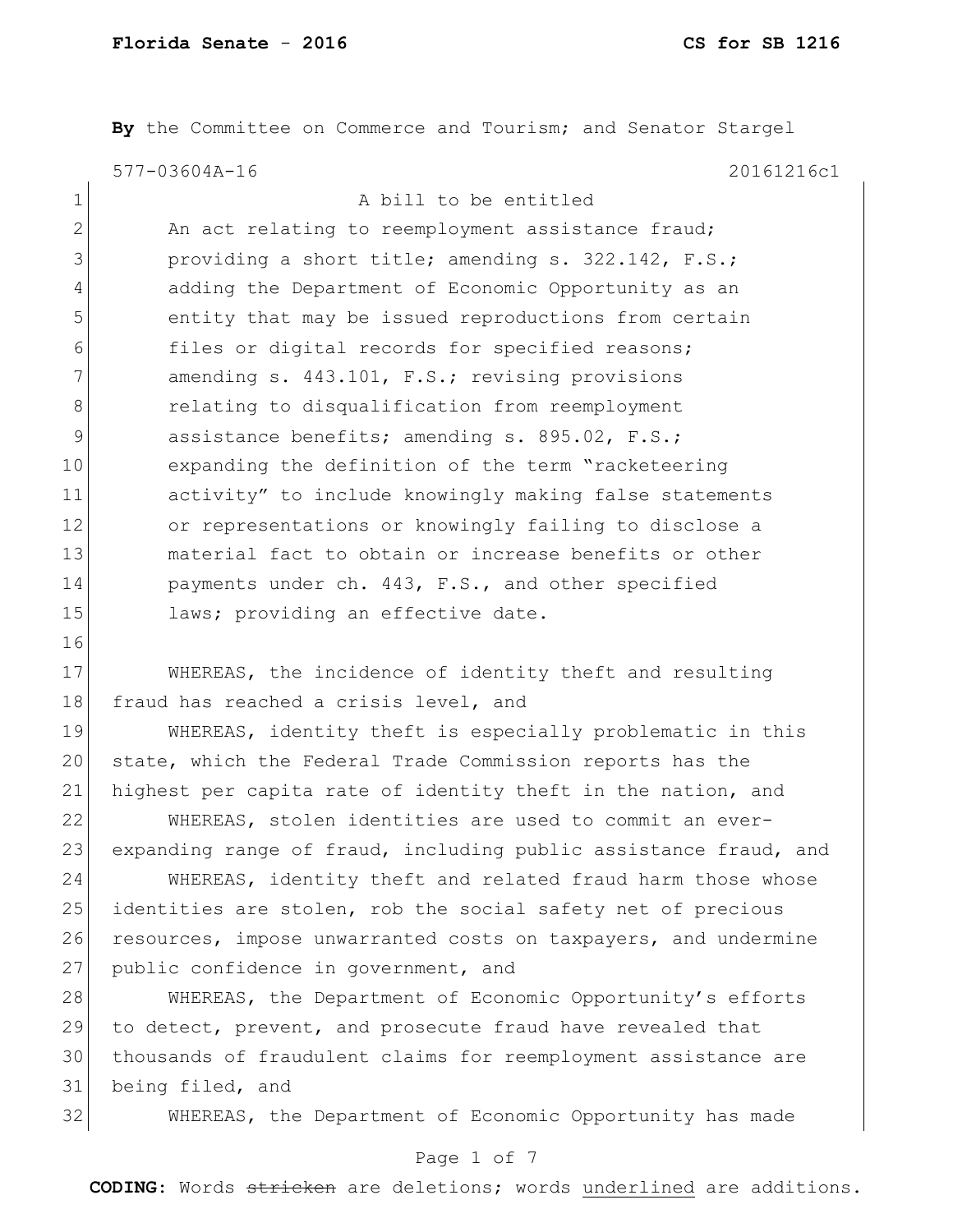|    | 20161216c1<br>577-03604A-16                                         |
|----|---------------------------------------------------------------------|
| 33 | prevention, detection, and prosecution of reemployment              |
| 34 | assistance fraud a top priority and has identified additional       |
| 35 | resources and tools necessary to effectively combat fraud, NOW,     |
| 36 | THEREFORE,                                                          |
| 37 |                                                                     |
| 38 | Be It Enacted by the Legislature of the State of Florida:           |
| 39 |                                                                     |
| 40 | Section 1. This act may be cited as the "Department of              |
| 41 | Economic Opportunity Cybercrime Prevention Act."                    |
| 42 | Section 2. Present paragraphs $(k)$ and $(l)$ of subsection $(4)$   |
| 43 | of section 322.142, Florida Statutes, are redesignated as           |
| 44 | paragraphs (1) and $(m)$ , respectively, and a new paragraph (k) is |
| 45 | added to that subsection, to read:                                  |
| 46 | 322.142 Color photographic or digital imaged licenses.-             |
| 47 | (4) The department may maintain a film negative or print            |
| 48 | file. The department shall maintain a record of the digital         |
| 49 | image and signature of the licensees, together with other data      |
| 50 | required by the department for identification and retrieval.        |
| 51 | Reproductions from the file or digital record are exempt from       |
| 52 | the provisions of s. $119.07(1)$ and may be made and issued only:   |
| 53 | (k) To the Department of Economic Opportunity pursuant to           |
| 54 | an interagency agreement to facilitate the validation of            |
| 55 | reemployment assistance claims and the identification of            |
| 56 | fraudulent or false reemployment assistance claims.                 |
| 57 | Section 3. Subsection (6) of section 443.101, Florida               |
| 58 | Statutes, is amended to read:                                       |
| 59 | 443.101 Disqualification for benefits. An individual shall          |
| 60 | be disqualified for benefits:                                       |
| 61 | (6) For making any false or fraudulent representation for           |
|    | Page 2 of 7                                                         |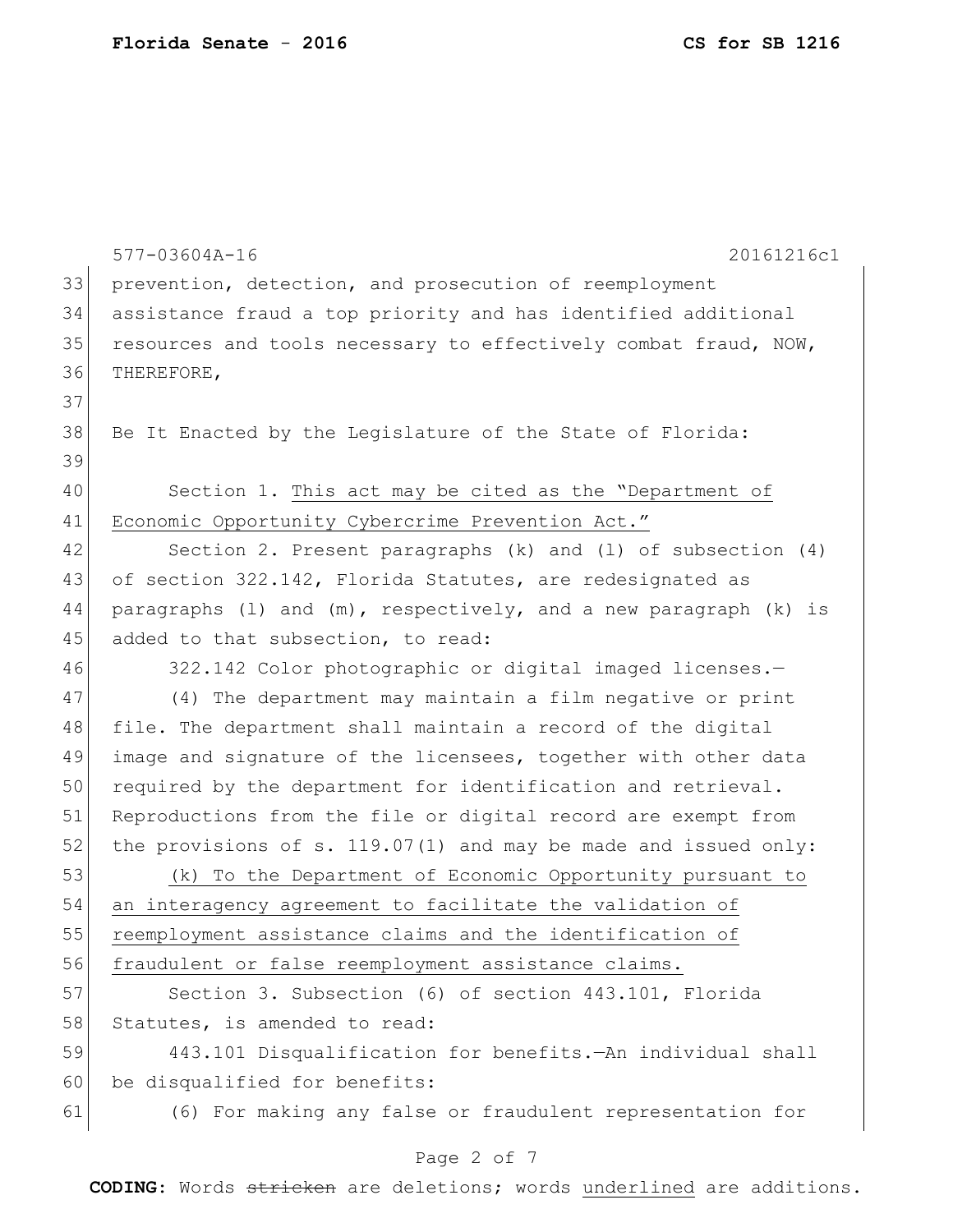|    | 577-03604A-16<br>20161216c1                                      |
|----|------------------------------------------------------------------|
| 62 | the purpose of obtaining benefits contrary to this chapter,      |
| 63 | constituting a violation under s. 443.071. The disqualification  |
| 64 | imposed under this subsection shall begin with the week in which |
| 65 | the false or fraudulent representation is made and shall         |
| 66 | continue for a period not to exceed 1 year after the date the    |
| 67 | Department of Economic Opportunity discovers the false or        |
| 68 | fraudulent representation and until any overpayment of benefits  |
| 69 | resulting from such representation has been repaid in full.      |
| 70 | However, if the false or fraudulent representation made for the  |
| 71 | purpose of obtaining benefits contrary to this chapter,          |
| 72 | constituting a violation under s. 443.071, is made in            |
| 73 | furtherance of any state or federal felony crime relating to     |
| 74 | identity theft or inappropriate use of personally identifying    |
| 75 | information, the disqualification imposed under this subsection  |
| 76 | shall be for a period of 5 years after the date the individual   |
| 77 | is convicted of such state or federal felony crime the first     |
| 78 | time, and 10 years after the date the individual is convicted of |
| 79 | such state or federal felony crime the second or subsequent      |
| 80 | time.                                                            |
| 81 |                                                                  |
|    |                                                                  |

82 These disqualifications This disqualification may be appealed in 83 | the same manner as any other disqualification imposed under this 84 section. A conviction by any court of competent jurisdiction in 85 this state of the offense prohibited or punished by s. 443.071 86 is conclusive upon the appeals referee and the commission of the 87 making of the false or fraudulent representation for which 88 disqualification is imposed under this section.

89 Section 4. Paragraph (a) of subsection (1) of section 90 895.02, Florida Statutes, is amended to read:

#### Page 3 of 7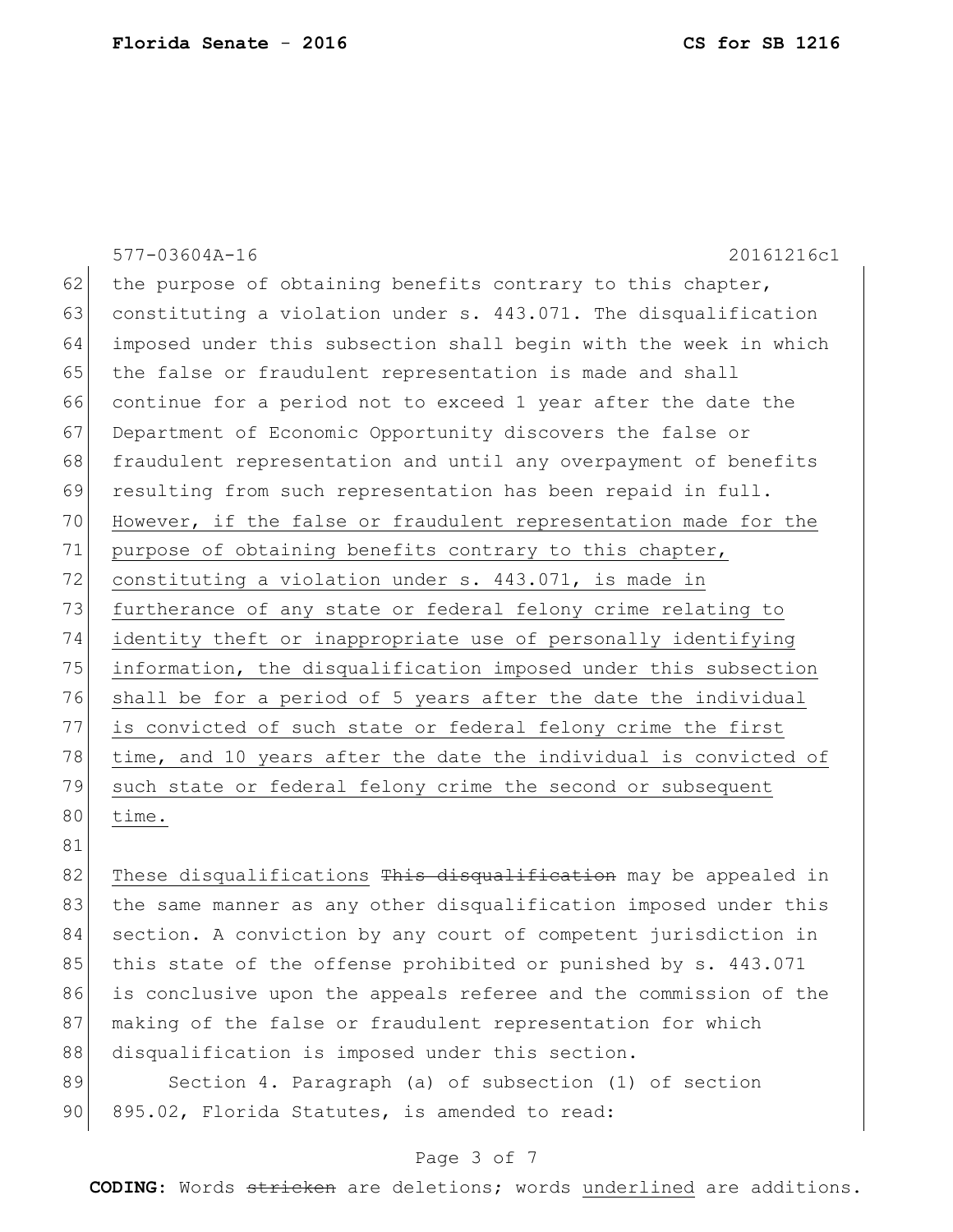| 91<br>895.02 Definitions. - As used in ss. 895.01-895.08, the term:<br>92<br>(1) "Racketeering activity" means to commit, to attempt to<br>93<br>commit, to conspire to commit, or to solicit, coerce, or<br>94<br>intimidate another person to commit:<br>95<br>(a) Any crime that is chargeable by petition, indictment,<br>96<br>or information under the following provisions of the Florida<br>97<br>Statutes:<br>98<br>1. Section 210.18, relating to evasion of payment of<br>99<br>cigarette taxes.<br>100<br>2. Section 316.1935, relating to fleeing or attempting to<br>101<br>elude a law enforcement officer and aggravated fleeing or<br>102<br>eluding.<br>103<br>3. Section $403.727(3)$ (b), relating to environmental<br>104<br>control.<br>105<br>4. Section 409.920 or s. 409.9201, relating to Medicaid<br>106<br>fraud.<br>107<br>5. Section 414.39, relating to public assistance fraud.<br>108<br>6. Section 440.105 or s. 440.106, relating to workers'<br>109<br>compensation.<br>110<br>7. Section 443.071(1) or (4) Section 443.071(4), relating<br>to ereation of a fictitious employer scheme to commit<br>111<br>112<br>reemployment assistance fraud.<br>113<br>8. Section 465.0161, relating to distribution of medicinal<br>114<br>drugs without a permit as an Internet pharmacy.<br>115<br>9. Section 499.0051, relating to crimes involving<br>116<br>contraband and adulterated drugs.<br>117<br>10. Part IV of chapter 501, relating to telemarketing.<br>118<br>11. Chapter 517, relating to sale of securities and<br>119<br>investor protection. | 577-03604A-16<br>20161216c1 |
|--------------------------------------------------------------------------------------------------------------------------------------------------------------------------------------------------------------------------------------------------------------------------------------------------------------------------------------------------------------------------------------------------------------------------------------------------------------------------------------------------------------------------------------------------------------------------------------------------------------------------------------------------------------------------------------------------------------------------------------------------------------------------------------------------------------------------------------------------------------------------------------------------------------------------------------------------------------------------------------------------------------------------------------------------------------------------------------------------------------------------------------------------------------------------------------------------------------------------------------------------------------------------------------------------------------------------------------------------------------------------------------------------------------------------------------------------------------------------------------------------------------------------------------------------------------------------------------------|-----------------------------|
|                                                                                                                                                                                                                                                                                                                                                                                                                                                                                                                                                                                                                                                                                                                                                                                                                                                                                                                                                                                                                                                                                                                                                                                                                                                                                                                                                                                                                                                                                                                                                                                            |                             |
|                                                                                                                                                                                                                                                                                                                                                                                                                                                                                                                                                                                                                                                                                                                                                                                                                                                                                                                                                                                                                                                                                                                                                                                                                                                                                                                                                                                                                                                                                                                                                                                            |                             |
|                                                                                                                                                                                                                                                                                                                                                                                                                                                                                                                                                                                                                                                                                                                                                                                                                                                                                                                                                                                                                                                                                                                                                                                                                                                                                                                                                                                                                                                                                                                                                                                            |                             |
|                                                                                                                                                                                                                                                                                                                                                                                                                                                                                                                                                                                                                                                                                                                                                                                                                                                                                                                                                                                                                                                                                                                                                                                                                                                                                                                                                                                                                                                                                                                                                                                            |                             |
|                                                                                                                                                                                                                                                                                                                                                                                                                                                                                                                                                                                                                                                                                                                                                                                                                                                                                                                                                                                                                                                                                                                                                                                                                                                                                                                                                                                                                                                                                                                                                                                            |                             |
|                                                                                                                                                                                                                                                                                                                                                                                                                                                                                                                                                                                                                                                                                                                                                                                                                                                                                                                                                                                                                                                                                                                                                                                                                                                                                                                                                                                                                                                                                                                                                                                            |                             |
|                                                                                                                                                                                                                                                                                                                                                                                                                                                                                                                                                                                                                                                                                                                                                                                                                                                                                                                                                                                                                                                                                                                                                                                                                                                                                                                                                                                                                                                                                                                                                                                            |                             |
|                                                                                                                                                                                                                                                                                                                                                                                                                                                                                                                                                                                                                                                                                                                                                                                                                                                                                                                                                                                                                                                                                                                                                                                                                                                                                                                                                                                                                                                                                                                                                                                            |                             |
|                                                                                                                                                                                                                                                                                                                                                                                                                                                                                                                                                                                                                                                                                                                                                                                                                                                                                                                                                                                                                                                                                                                                                                                                                                                                                                                                                                                                                                                                                                                                                                                            |                             |
|                                                                                                                                                                                                                                                                                                                                                                                                                                                                                                                                                                                                                                                                                                                                                                                                                                                                                                                                                                                                                                                                                                                                                                                                                                                                                                                                                                                                                                                                                                                                                                                            |                             |
|                                                                                                                                                                                                                                                                                                                                                                                                                                                                                                                                                                                                                                                                                                                                                                                                                                                                                                                                                                                                                                                                                                                                                                                                                                                                                                                                                                                                                                                                                                                                                                                            |                             |
|                                                                                                                                                                                                                                                                                                                                                                                                                                                                                                                                                                                                                                                                                                                                                                                                                                                                                                                                                                                                                                                                                                                                                                                                                                                                                                                                                                                                                                                                                                                                                                                            |                             |
|                                                                                                                                                                                                                                                                                                                                                                                                                                                                                                                                                                                                                                                                                                                                                                                                                                                                                                                                                                                                                                                                                                                                                                                                                                                                                                                                                                                                                                                                                                                                                                                            |                             |
|                                                                                                                                                                                                                                                                                                                                                                                                                                                                                                                                                                                                                                                                                                                                                                                                                                                                                                                                                                                                                                                                                                                                                                                                                                                                                                                                                                                                                                                                                                                                                                                            |                             |
|                                                                                                                                                                                                                                                                                                                                                                                                                                                                                                                                                                                                                                                                                                                                                                                                                                                                                                                                                                                                                                                                                                                                                                                                                                                                                                                                                                                                                                                                                                                                                                                            |                             |
|                                                                                                                                                                                                                                                                                                                                                                                                                                                                                                                                                                                                                                                                                                                                                                                                                                                                                                                                                                                                                                                                                                                                                                                                                                                                                                                                                                                                                                                                                                                                                                                            |                             |
|                                                                                                                                                                                                                                                                                                                                                                                                                                                                                                                                                                                                                                                                                                                                                                                                                                                                                                                                                                                                                                                                                                                                                                                                                                                                                                                                                                                                                                                                                                                                                                                            |                             |
|                                                                                                                                                                                                                                                                                                                                                                                                                                                                                                                                                                                                                                                                                                                                                                                                                                                                                                                                                                                                                                                                                                                                                                                                                                                                                                                                                                                                                                                                                                                                                                                            |                             |
|                                                                                                                                                                                                                                                                                                                                                                                                                                                                                                                                                                                                                                                                                                                                                                                                                                                                                                                                                                                                                                                                                                                                                                                                                                                                                                                                                                                                                                                                                                                                                                                            |                             |
|                                                                                                                                                                                                                                                                                                                                                                                                                                                                                                                                                                                                                                                                                                                                                                                                                                                                                                                                                                                                                                                                                                                                                                                                                                                                                                                                                                                                                                                                                                                                                                                            |                             |
|                                                                                                                                                                                                                                                                                                                                                                                                                                                                                                                                                                                                                                                                                                                                                                                                                                                                                                                                                                                                                                                                                                                                                                                                                                                                                                                                                                                                                                                                                                                                                                                            |                             |
|                                                                                                                                                                                                                                                                                                                                                                                                                                                                                                                                                                                                                                                                                                                                                                                                                                                                                                                                                                                                                                                                                                                                                                                                                                                                                                                                                                                                                                                                                                                                                                                            |                             |
|                                                                                                                                                                                                                                                                                                                                                                                                                                                                                                                                                                                                                                                                                                                                                                                                                                                                                                                                                                                                                                                                                                                                                                                                                                                                                                                                                                                                                                                                                                                                                                                            |                             |
|                                                                                                                                                                                                                                                                                                                                                                                                                                                                                                                                                                                                                                                                                                                                                                                                                                                                                                                                                                                                                                                                                                                                                                                                                                                                                                                                                                                                                                                                                                                                                                                            |                             |
|                                                                                                                                                                                                                                                                                                                                                                                                                                                                                                                                                                                                                                                                                                                                                                                                                                                                                                                                                                                                                                                                                                                                                                                                                                                                                                                                                                                                                                                                                                                                                                                            |                             |
|                                                                                                                                                                                                                                                                                                                                                                                                                                                                                                                                                                                                                                                                                                                                                                                                                                                                                                                                                                                                                                                                                                                                                                                                                                                                                                                                                                                                                                                                                                                                                                                            |                             |
|                                                                                                                                                                                                                                                                                                                                                                                                                                                                                                                                                                                                                                                                                                                                                                                                                                                                                                                                                                                                                                                                                                                                                                                                                                                                                                                                                                                                                                                                                                                                                                                            |                             |
|                                                                                                                                                                                                                                                                                                                                                                                                                                                                                                                                                                                                                                                                                                                                                                                                                                                                                                                                                                                                                                                                                                                                                                                                                                                                                                                                                                                                                                                                                                                                                                                            |                             |
|                                                                                                                                                                                                                                                                                                                                                                                                                                                                                                                                                                                                                                                                                                                                                                                                                                                                                                                                                                                                                                                                                                                                                                                                                                                                                                                                                                                                                                                                                                                                                                                            |                             |

## Page 4 of 7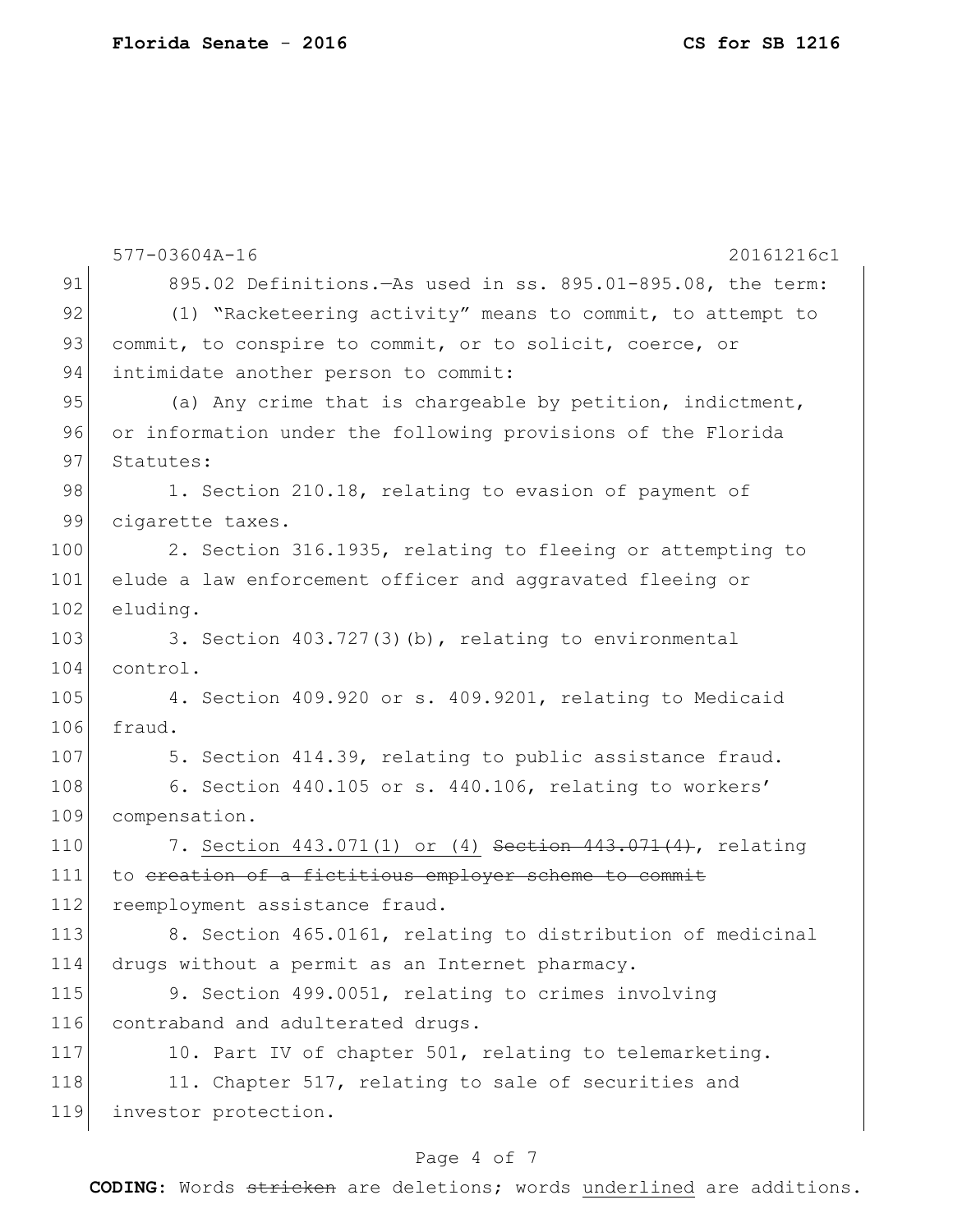|     | 577-03604A-16<br>20161216c1                                        |
|-----|--------------------------------------------------------------------|
| 120 | 12. Section 550.235 or s. 550.3551, relating to dogracing          |
| 121 | and horseracing.                                                   |
| 122 | 13. Chapter 550, relating to jai alai frontons.                    |
| 123 | 14. Section 551.109, relating to slot machine gaming.              |
| 124 | 15. Chapter 552, relating to the manufacture, distribution,        |
| 125 | and use of explosives.                                             |
| 126 | 16. Chapter 560, relating to money transmitters, if the            |
| 127 | violation is punishable as a felony.                               |
| 128 | 17. Chapter 562, relating to beverage law enforcement.             |
| 129 | 18. Section 624.401, relating to transacting insurance             |
| 130 | without a certificate of authority, s. $624.437(4)(c)1.,$ relating |
| 131 | to operating an unauthorized multiple-employer welfare             |
| 132 | arrangement, or s. $626.902(1)$ (b), relating to representing or   |
| 133 | aiding an unauthorized insurer.                                    |
| 134 | 19. Section 655.50, relating to reports of currency                |
| 135 | transactions, when such violation is punishable as a felony.       |
| 136 | 20. Chapter 687, relating to interest and usurious                 |
| 137 | practices.                                                         |
| 138 | 21. Section 721.08, s. 721.09, or s. 721.13, relating to           |
| 139 | real estate timeshare plans.                                       |
| 140 | 22. Section 775.13(5)(b), relating to registration of              |
| 141 | persons found to have committed any offense for the purpose of     |
| 142 | benefiting, promoting, or furthering the interests of a criminal   |
| 143 | gang.                                                              |
| 144 | 23. Section 777.03, relating to commission of crimes by            |
| 145 | accessories after the fact.                                        |
| 146 | 24. Chapter 782, relating to homicide.                             |
| 147 | 25. Chapter 784, relating to assault and battery.                  |
| 148 | 26. Chapter 787, relating to kidnapping or human                   |
|     | Page 5 of 7                                                        |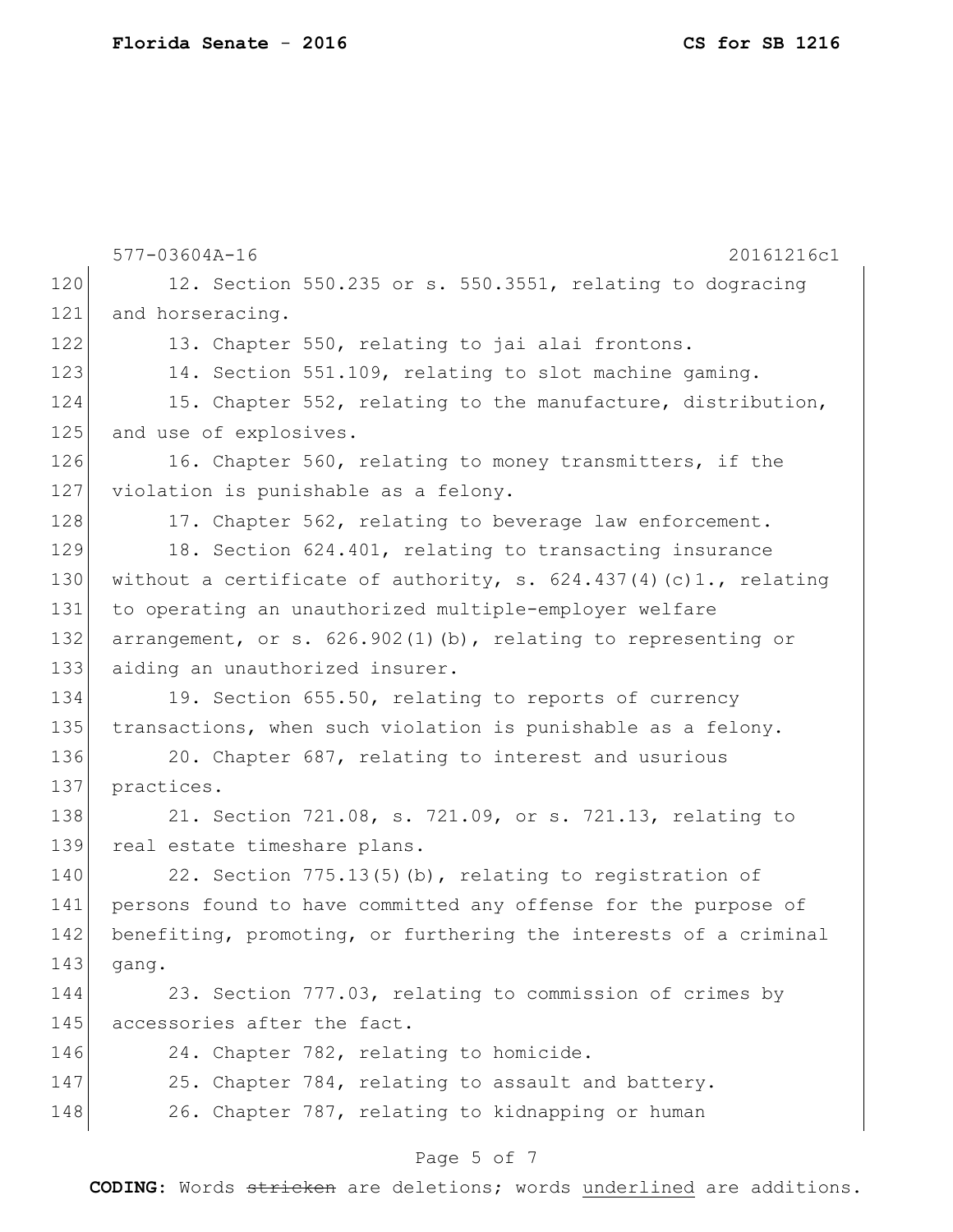|     | 577-03604A-16<br>20161216c1                                      |
|-----|------------------------------------------------------------------|
| 149 | trafficking.                                                     |
| 150 | 27. Chapter 790, relating to weapons and firearms.               |
| 151 | 28. Chapter 794, relating to sexual battery, but only if         |
| 152 | such crime was committed with the intent to benefit, promote, or |
| 153 | further the interests of a criminal gang, or for the purpose of  |
| 154 | increasing a criminal gang member's own standing or position     |
| 155 | within a criminal gang.                                          |
| 156 | 29. Former s. 796.03, former s. 796.035, s. 796.04, s.           |
| 157 | 796.05, or s. 796.07, relating to prostitution.                  |
| 158 | 30. Chapter 806, relating to arson and criminal mischief.        |
| 159 | 31. Chapter 810, relating to burglary and trespass.              |
| 160 | 32. Chapter 812, relating to theft, robbery, and related         |
| 161 | crimes.                                                          |
| 162 | 33. Chapter 815, relating to computer-related crimes.            |
| 163 | 34. Chapter 817, relating to fraudulent practices, false         |
| 164 | pretenses, fraud generally, and credit card crimes.              |
| 165 | 35. Chapter 825, relating to abuse, neglect, or                  |
| 166 | exploitation of an elderly person or disabled adult.             |
| 167 | 36. Section 827.071, relating to commercial sexual               |
| 168 | exploitation of children.                                        |
| 169 | 37. Section 828.122, relating to fighting or baiting             |
| 170 | animals.                                                         |
| 171 | 38. Chapter 831, relating to forgery and counterfeiting.         |
| 172 | 39. Chapter 832, relating to issuance of worthless checks        |
| 173 | and drafts.                                                      |
| 174 | 40. Section 836.05, relating to extortion.                       |
| 175 | 41. Chapter 837, relating to perjury.                            |
| 176 | 42. Chapter 838, relating to bribery and misuse of public        |
| 177 | office.                                                          |
|     |                                                                  |

## Page 6 of 7